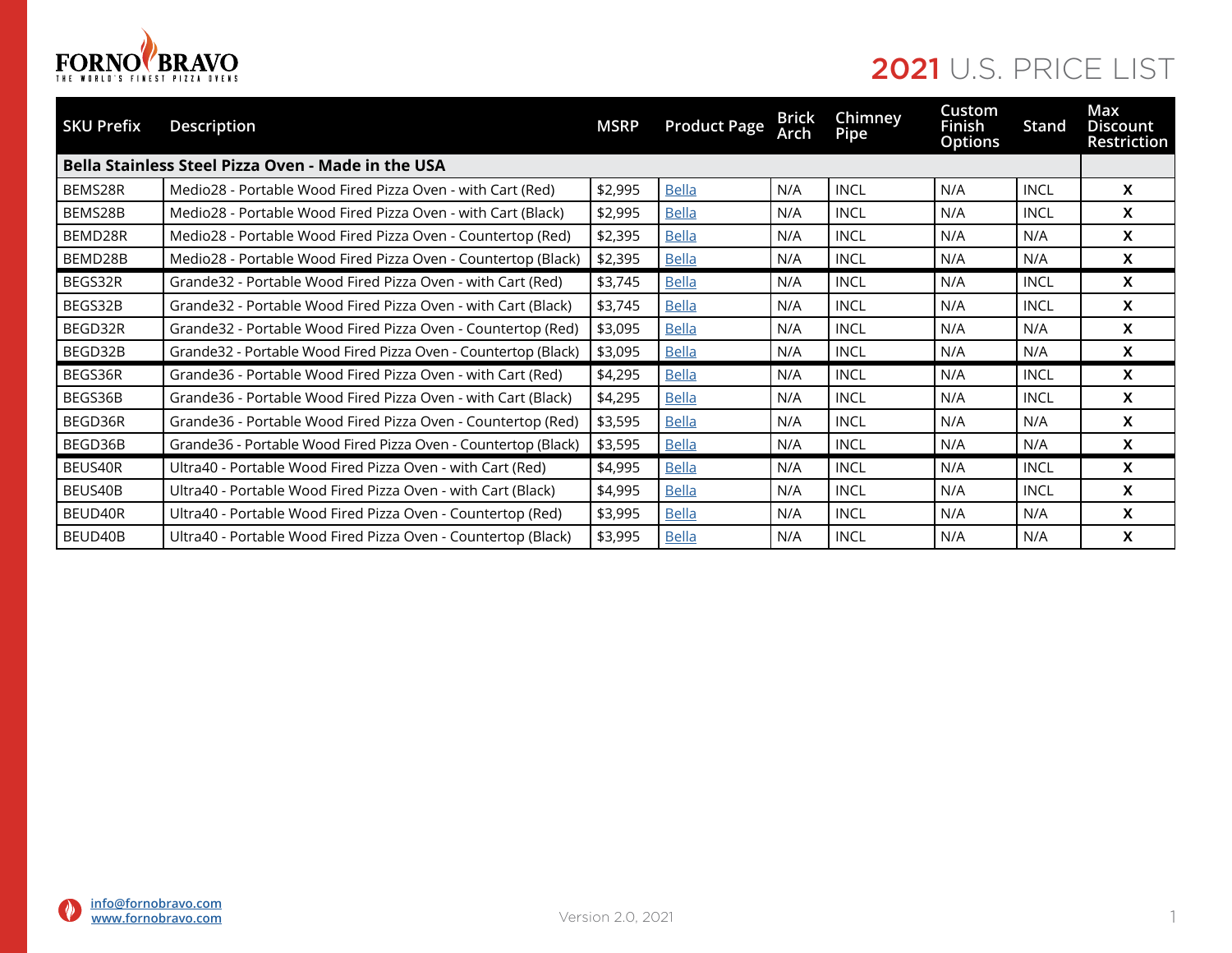

| <b>SKU Prefix</b>               | Description                                                                                                               | <b>MSRP</b> | <b>Product Page</b>       | <b>Brick</b><br>Arch | Chimney<br>Pipe | Custom<br><b>Finish</b><br><b>Options</b> | Stand   | Max<br><b>Discount</b><br>Restriction |
|---------------------------------|---------------------------------------------------------------------------------------------------------------------------|-------------|---------------------------|----------------------|-----------------|-------------------------------------------|---------|---------------------------------------|
| <b>Residential Modular Kits</b> |                                                                                                                           |             |                           |                      |                 |                                           |         |                                       |
| FG60                            | Giardino 60 Outdoor Pizza Oven Kit - 24"                                                                                  | \$1,995     | Giardino                  | \$150                | <b>INCL</b>     | N/A                                       | \$750   |                                       |
| <b>FG70</b>                     | Giardino 70 Outdoor Pizza Oven Kit - 28"                                                                                  | \$2,295     | Giardino                  | \$150                | <b>INCL</b>     | N/A                                       | \$850   |                                       |
| FC2G80                          | Casa2G 80 Indoor / Outdoor Pizza Oven Kit - 32"                                                                           | \$2,595     | Casa                      | \$150                | <b>INCL</b>     | N/A                                       | \$950   |                                       |
| FC2G90                          | Casa2G 90 Indoor / Outdoor Pizza Oven Kit - 36"                                                                           | \$2,795     | Casa                      | \$150                | <b>INCL</b>     | N/A                                       | \$1,050 |                                       |
| FC2G100                         | Casa2G 100 Indoor / Outdoor Pizza Oven Kit - 40"                                                                          | \$2,995     | Casa                      | \$150                | <b>INCL</b>     | N/A                                       | \$1,150 |                                       |
| FC2G110                         | Casa2G 110 Indoor / Outdoor Pizza Oven Kit - 44"                                                                          | \$3,195     | Casa                      | \$150                | <b>INCL</b>     | N/A                                       | \$1,250 |                                       |
| SPP1P-##                        | Home Gas Kit, Propane or Natural Gas, Drago P1+ burner,<br>controls, SST guard, thermocouple, leak detector and regulator | \$1,800     | <b>Home Gas</b><br>Option | N/A                  | N/A             | N/A                                       | N/A     |                                       |
| FP2G100                         | Premio2G 100 Indoor / Outdoor Pizza Oven Kit - 40"                                                                        | \$3,650     | Premio                    | \$150                | <b>INCL</b>     | N/A                                       | \$1,250 |                                       |
| FP2G110                         | Premio2G 110 Indoor / Outdoor Pizza Oven Kit - 44"                                                                        | \$3,950     | Premio                    | \$150                | <b>INCL</b>     | N/A                                       | \$1,350 |                                       |
| FP2G120                         | Premio2G 120 Indoor / Outdoor Pizza Oven Kit - 48"                                                                        | \$4,250     | Premio                    | \$150                | <b>INCL</b>     | N/A                                       | \$1,450 |                                       |
| $SPP1P-##$                      | Home Gas Kit, Propane or Natural Gas, Drago P1+ burner,<br>controls, SST guard, thermocouple, leak detector and regulator | \$1,800     | <b>Home Gas</b><br>Option | N/A                  | N/A             | N/A                                       | N/A     |                                       |
| <b>FDN80</b>                    | Artigiano 80 Italian Brick Oven Kit - 32"                                                                                 | \$4,450     | <b>Artigiano</b>          | <b>INCL</b>          | Anchor Plate    | N/A                                       | \$1,050 |                                       |
| <b>FDN100</b>                   | Artigiano 100 Italian Brick Oven Kit - 40"                                                                                | \$4,950     | <b>Artigiano</b>          | <b>INCL</b>          | Anchor Plate    | N/A                                       | \$1,250 |                                       |
| <b>FDN120</b>                   | Artigiano 120 Italian Brick Oven Kit - 40" x 48"                                                                          | \$5,450     | <b>Artigiano</b>          | <b>INCL</b>          | Anchor Plate    | N/A                                       | \$1,450 |                                       |
| <b>Residential Assembled</b>    |                                                                                                                           |             |                           |                      |                 |                                           |         |                                       |
| FP60                            | Primavera 60 Outdoor Pizza Oven - 24"                                                                                     | \$2,795     | Primavera                 | \$100                | <b>INCL</b>     | <b>SEE CHART</b>                          | \$200   |                                       |
| FP70                            | Primavera 70 Outdoor Pizza Oven - 28"                                                                                     | \$2,995     | Primavera                 | \$100                | <b>INCL</b>     | SEE CHART                                 | \$200   |                                       |
| <b>FNO60</b>                    | Napolino 60 Outdoor Pizza Oven - 24"                                                                                      | \$4,550     | Napolino                  |                      | <b>INCL</b>     | <b>SEE CHART</b>                          | \$200   |                                       |
| <b>FNO70</b>                    | Napolino 70 Outdoor Pizza Oven - 28"                                                                                      | \$4,750     | <b>Napolino</b>           |                      | <b>INCL</b>     | SEE CHART                                 | \$200   |                                       |
| FT80D                           | Toscana 80 Dome Assembled Pizza Oven - 32'                                                                                | \$4,350     | <b>Toscana</b>            | <b>INCL</b>          | <b>INCL</b>     | <b>SEE CHART</b>                          | \$1,250 |                                       |
| FT90D                           | Toscana 90 Dome Assembled Pizza Oven - 36"                                                                                | \$4,750     | Toscana                   | <b>INCL</b>          | <b>INCL</b>     | <b>SEE CHART</b>                          | \$1,350 |                                       |
| <b>FT100D</b>                   | Toscana 100 Dome Assembled Pizza Oven - 40"                                                                               | \$5,150     | <b>Toscana</b>            | <b>INCL</b>          | <b>INCL</b>     | <b>SEE CHART</b>                          | \$1,450 |                                       |
| <b>FT110D</b>                   | Toscana 110 Dome Assembled Pizza Oven - 44"                                                                               | \$5,550     | <b>Toscana</b>            | <b>INCL</b>          | <b>INCL</b>     | SEE CHART   \$1,550                       |         |                                       |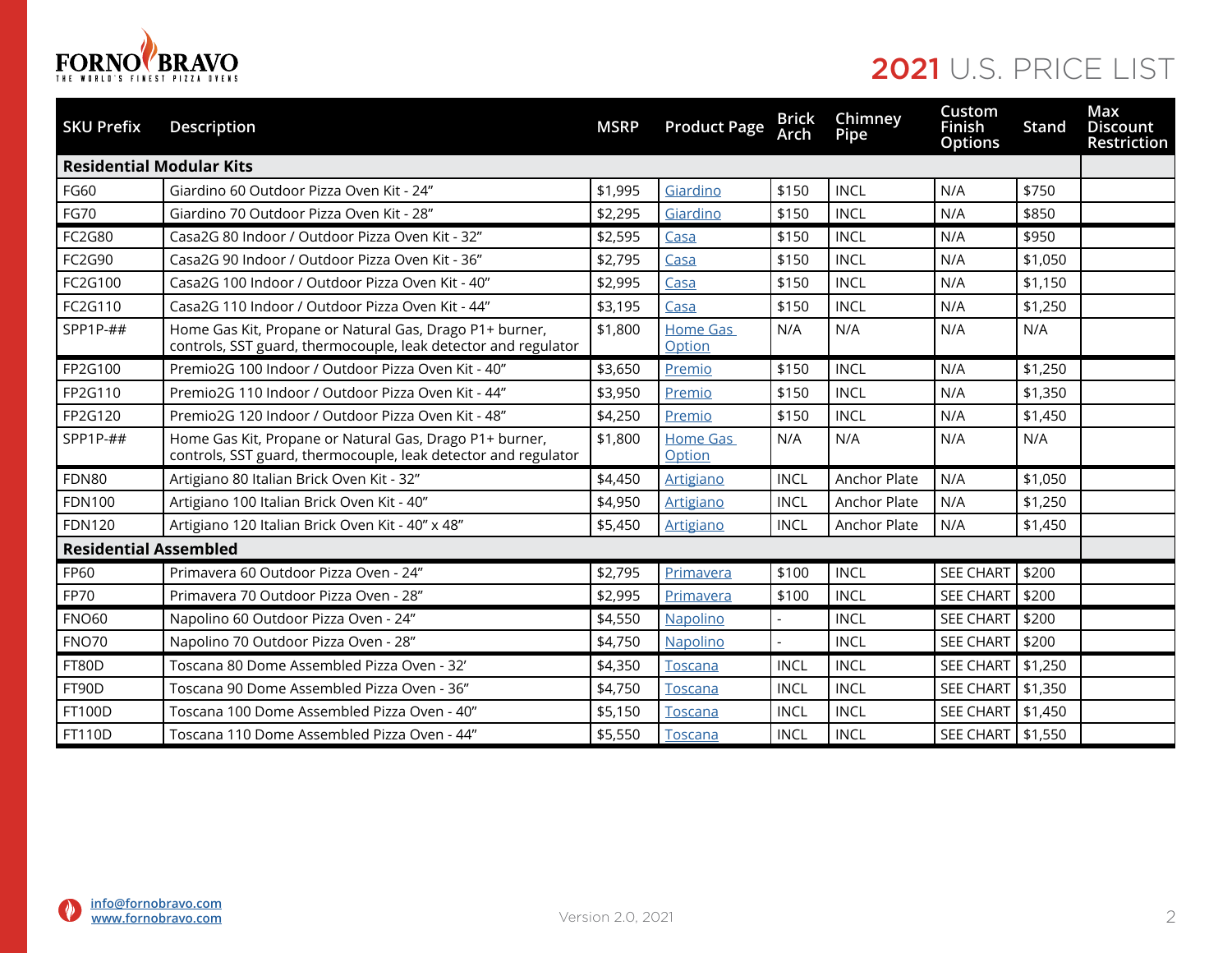

| <b>SKU Prefix</b>        | Description                                                                                                               | <b>MSRP</b> | <b>Product Page</b>       | Arch        | <b>Brick Chimney</b><br>Pipe | Custom<br>Finish<br><b>Options</b> | Stand                 | Max<br><b>Discount</b><br><b>Restriction</b> |
|--------------------------|---------------------------------------------------------------------------------------------------------------------------|-------------|---------------------------|-------------|------------------------------|------------------------------------|-----------------------|----------------------------------------------|
|                          | <b>Residential Assembled</b>                                                                                              |             |                           |             |                              |                                    |                       |                                              |
| <b>FT80G</b>             | Toscana 80 Gabled Assembled Pizza Oven - 32"                                                                              | \$5,125     | Toscana                   | <b>INCL</b> | <b>INCL</b>                  | SEE CHART                          | \$1,250               |                                              |
| FT90G                    | Toscana 90 Gabled Assembled Pizza Oven - 36"                                                                              | \$5,525     | Toscana                   | <b>INCL</b> | <b>INCL</b>                  | <b>SEE CHART</b>                   | \$1,350               |                                              |
| FT100G                   | Toscana 100 Gabled Assembled Pizza Oven - 40"                                                                             | \$5,925     | <u>Toscana</u>            | <b>INCL</b> | <b>INCL</b>                  | SEE CHART                          | \$1,450               |                                              |
| <b>FT110G</b>            | Toscana 110 Gabled Assembled Pizza Oven - 44"                                                                             | \$6,325     | <b>Toscana</b>            | <b>INCL</b> | <b>INCL</b>                  | SEE CHART                          | \$1,550               |                                              |
| FT80H                    | Toscana 80 Hipped Assembled Pizza Oven - 32"                                                                              | \$5,595     | Toscana                   | <b>INCL</b> | <b>INCL</b>                  | SEE CHART                          | \$1,250               |                                              |
| FT90H                    | Toscana 90 Hipped Assembled Pizza Oven - 36"                                                                              | \$5,995     | <b>Toscana</b>            | <b>INCL</b> | <b>INCL</b>                  | <b>SEE CHART</b>                   | $\frac{1}{2}$ \$1,350 |                                              |
| FT100H                   | Toscana 100 Hipped Assembled Pizza Oven - 40"                                                                             | \$6,395     | <b>Toscana</b>            | <b>INCL</b> | <b>INCL</b>                  | SEE CHART                          | $\frac{1}{2}$ \$1,450 |                                              |
| FT110H                   | Toscana 110 Hipped Assembled Pizza Oven - 44"                                                                             | \$6,795     | Toscana                   | <b>INCL</b> | <b>INCL</b>                  | SEE CHART                          | \$1,550               |                                              |
| SPP1P-##                 | Home Gas Kit, Propane or Natural Gas, Drago P1+ burner,<br>controls, SST guard, thermocouple, leak detector and regulator | $+ $1,800$  | <b>Home Gas</b><br>Option | N/A         | N/A                          | N/A                                | N/A                   |                                              |
| <b>FV80</b>              | Vesuvio 80 Tiled Pizza Oven - 32"                                                                                         | \$6,450     | Vesuvio                   | N/A         | <b>INCL</b>                  | <b>SEE CHART</b>                   | \$500                 |                                              |
| <b>FV90</b>              | Vesuvio 90 Tiled Pizza Oven - 36"                                                                                         | \$6,850     | Vesuvio                   | N/A         | <b>INCL</b>                  | <b>SEE CHART</b>                   | \$500                 |                                              |
| FV100                    | Vesuvio 100 Tiled Pizza Oven - 40"                                                                                        | \$7,350     | Vesuvio                   | N/A         | <b>INCL</b>                  | <b>SEE CHART</b>                   | \$500                 |                                              |
| FV110                    | Vesuvio 110 Tiled Pizza Oven - 44"                                                                                        | \$7,850     | Vesuvio                   | N/A         | <b>INCL</b>                  | <b>SEE CHART</b>                   | \$500                 |                                              |
| SPP1P-##                 | Home Gas Kit, Propane or Natural Gas, Drago P1+ burner,<br>controls, SST guard, thermocouple, leak detector and regulator | $+ $1,800$  | <b>Home Gas</b><br>Option | N/A         | N/A                          | N/A                                | N/A                   |                                              |
| <b>Cucina Stands</b>     |                                                                                                                           |             |                           |             |                              |                                    |                       |                                              |
| ICS60                    | Cucina 60 Pizza Oven Stand                                                                                                | \$1,050     | Cucina                    | N/A         | N/A                          | N/A                                | N/A                   |                                              |
| ICS70                    | Cucina 70 Pizza Oven Stand                                                                                                | \$1,150     | Cucina                    | N/A         | N/A                          | N/A                                | N/A                   |                                              |
| ICS80                    | Cucina 80 Pizza Oven Stand                                                                                                | \$1,250     | Cucina                    | N/A         | N/A                          | N/A                                | N/A                   |                                              |
| ICS90                    | Cucina 90 Pizza Oven Stand                                                                                                | \$1,350     | Cucina                    | N/A         | N/A                          | N/A                                | N/A                   |                                              |
| <b>ICS100</b>            | Cucina 100 Pizza Oven Stand                                                                                               | \$1,450     | Cucina                    | N/A         | N/A                          | N/A                                | N/A                   |                                              |
| <b>ICS110</b>            | Cucina 110 Pizza Oven Stand                                                                                               | \$1,550     | Cucina                    | N/A         | N/A                          | N/A                                | N/A                   |                                              |
| <b>ICS120</b>            | Cucina 120 Pizza Oven Stand                                                                                               | \$1,650     | Cucina                    | N/A         | N/A                          | N/A                                | N/A                   |                                              |
| <b>ICS130</b>            | Cucina 130 Pizza Oven Stand                                                                                               | \$1,750     | Cucina                    | N/A         | N/A                          | N/A                                | N/A                   |                                              |
| <b>Pre-Cure Services</b> |                                                                                                                           |             |                           |             |                              |                                    |                       |                                              |
| <b>CURE-R</b>            | Pre-Cure for Assembled Residential Ovens                                                                                  | \$399       | N/A                       | N/A         | N/A                          | N/A                                | N/A                   |                                              |
| CURE-C                   | Pre-Cure for Assembled Commercial Ovens                                                                                   | \$499       | N/A                       | N/A         | N/A                          | N/A                                | N/A                   |                                              |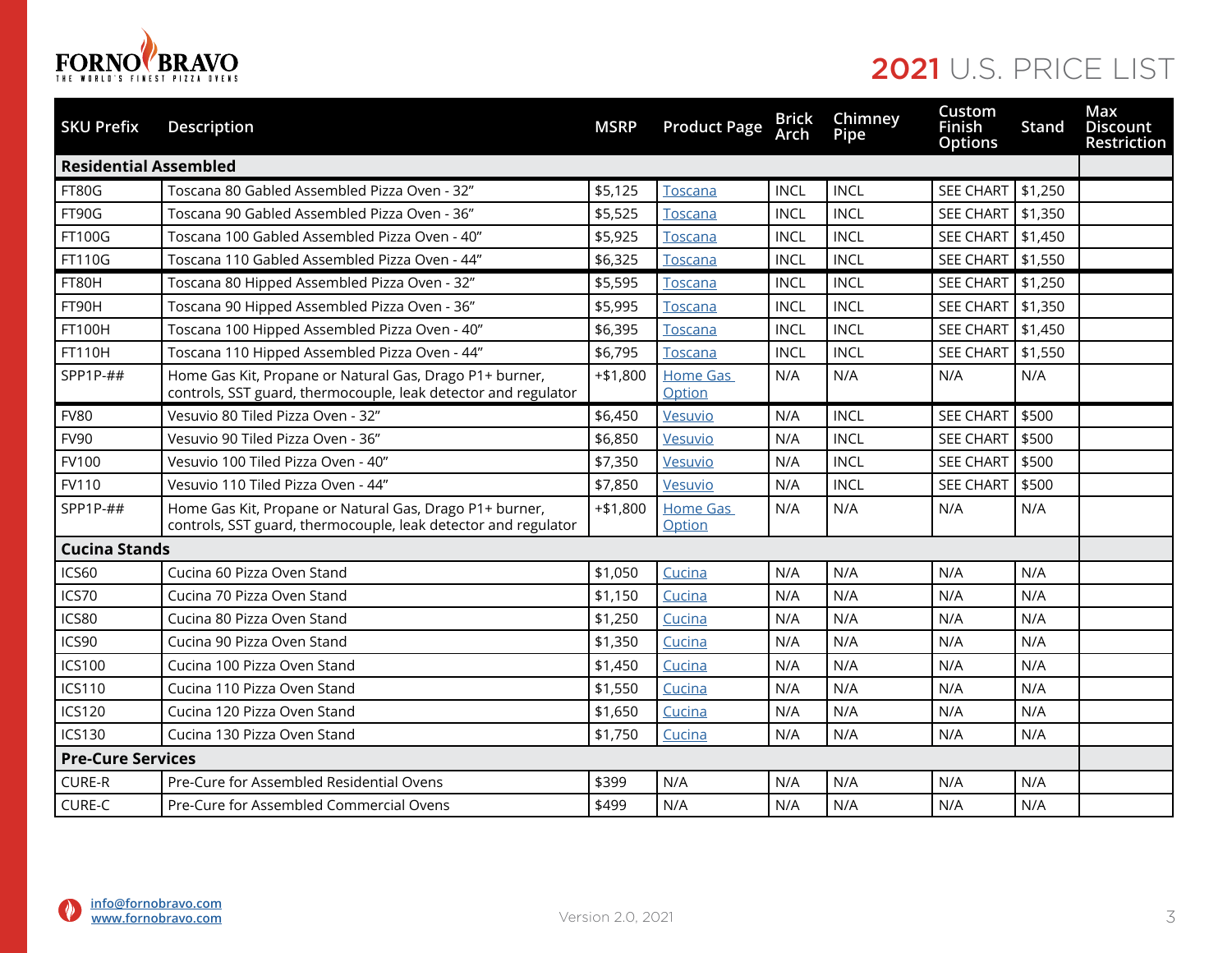

| <b>SKU Prefix</b>           | Description                                                                                                                                                                                                                                | <b>MSRP</b> | <b>Product Page</b>             | <b>Brick</b><br><b>Arch</b> | Chimney<br>Pipe    | Custom<br><b>Finish</b><br><b>Options</b> | Stand       | Max<br><b>Discount</b><br>Restriction |
|-----------------------------|--------------------------------------------------------------------------------------------------------------------------------------------------------------------------------------------------------------------------------------------|-------------|---------------------------------|-----------------------------|--------------------|-------------------------------------------|-------------|---------------------------------------|
|                             | <b>Commercial Modular Kits</b>                                                                                                                                                                                                             |             |                                 |                             |                    |                                           |             |                                       |
| FPRO110-OK                  | Professionale 110 Commercial Pizza Oven Kit - 44"                                                                                                                                                                                          | \$5,650     | <b>Professionale OK</b>         | \$200                       | <b>SEE VENTING</b> | N/A                                       | \$3,100     |                                       |
| FPRO120-OK                  | Professionale 120 Commercial Pizza Oven Kit - 48"                                                                                                                                                                                          | \$6,150     | Professionale OK                | \$200                       | <b>SEE VENTING</b> | N/A                                       | \$3,100     |                                       |
| FPRO110-TE                  | Professionale 110 Commercial Trailer Edition Pizza<br>Oven Kit - 44"                                                                                                                                                                       | \$6,050     | <b>Professionale OK</b>         | N/A                         | <b>SEE VENTING</b> | N/A                                       | N/A         |                                       |
| FPRO120-TE                  | Professionale 120 Commercial Trailer Edition Pizza<br>Oven Kit - 48"                                                                                                                                                                       | \$6,450     | Professionale OK                | N/A                         | <b>SEE VENTING</b> | N/A                                       | N/A         |                                       |
| SCBMOD-##                   | Commercial 5:1 Self-Modulating Gas Burner with Electronic<br>Temperature Control and Thermocouple for Indoor Use.<br>Performs as a true gas-only burner, or optional gas-wood<br>combo when using up to 3 lbs of wood for ambiance/flavor. | $+ $3,500$  | Commercial<br><b>Gas Option</b> |                             |                    |                                           |             |                                       |
| <b>FM2G120-OK</b>           | Modena2G 120 Commercial Pizza Oven Kit - 48"                                                                                                                                                                                               | \$7,250     | Modena OK                       | \$200                       | <b>SEE VENTING</b> | N/A                                       | \$3,100     |                                       |
| <b>FM2G140-OK</b>           | Modena2G 140 Commercial Pizza Oven Kit - 56"                                                                                                                                                                                               | \$8,150     | Modena OK                       | \$200                       | <b>SEE VENTING</b> | N/A                                       | \$3,100     |                                       |
| FM2G160-OK                  | Modena2G 160 Commercial Pizza Oven Kit - 56" x 64"                                                                                                                                                                                         | \$8,650     | Modena OK                       | \$200                       | <b>SEE VENTING</b> | N/A                                       | \$3,100     |                                       |
| <b>FM2G180-OK</b>           | Modena2G 180 Commercial Pizza Oven Kit - 56" x 72"                                                                                                                                                                                         | \$9,150     | Modena OK                       | \$200                       | <b>SEE VENTING</b> | N/A                                       | \$3,100     |                                       |
| SCBMOD-##                   | Commercial 5:1 Self-Modulating Gas Burner with Electronic<br>Temperature Control and Thermocouple for Indoor Use.<br>Performs as a true gas-only burner, or optional gas-wood<br>combo when using up to 3 lbs of wood for ambiance/flavor. | $+ $3,500$  | Commercial<br><b>Gas Option</b> |                             |                    |                                           |             |                                       |
| <b>Commercial Assembled</b> |                                                                                                                                                                                                                                            |             |                                 |                             |                    |                                           |             |                                       |
| FPRO110-FA                  | Professionale 110 Commercial Assembled Pizza Oven - 44"                                                                                                                                                                                    | \$9,150     | <b>Professionale FA</b>         | <b>INCL</b>                 | <b>SEE VENTING</b> | N/A                                       | <b>INCL</b> |                                       |
| FPRO120-FA                  | Professionale 120 Commercial Assembled Pizza Oven - 48"                                                                                                                                                                                    | \$10,150    | <b>Professionale FA</b>         | <b>INCL</b>                 | <b>SEE VENTING</b> | N/A                                       | <b>INCL</b> |                                       |
| SCBMOD-##                   | Commercial 5:1 Self-Modulating Gas Burner with Electronic<br>Temperature Control and Thermocouple for Indoor Use.<br>Performs as a true gas-only burner, or optional gas-wood<br>combo when using up to 3 lbs of wood for ambiance/flavor. | $+ $3,500$  | Commercial<br><b>Gas Option</b> |                             |                    |                                           |             |                                       |
| FR110                       | Roma 110 Stucco Commercial Assembled Pizza Oven - 44"                                                                                                                                                                                      | \$9,950     | Roma                            | <b>INCL</b>                 | <b>SEE VENTING</b> | <b>SEE CHART</b>                          | <b>INCL</b> |                                       |
| FR120                       | Roma 120 Stucco Commercial Assembled Pizza Oven - 48"                                                                                                                                                                                      | \$10,950    | Roma                            | <b>INCL</b>                 | <b>SEE VENTING</b> | <b>SEE CHART</b>                          | <b>INCL</b> |                                       |
| FR110-TILE                  | Roma 110 Tiled Commercial Assembled Pizza Oven - 44"                                                                                                                                                                                       | \$12,350    | Roma                            | <b>INCL</b>                 | <b>SEE VENTING</b> | <b>SEE CHART</b>                          | <b>INCL</b> |                                       |
| FP120-TILE                  | Roma 120 Tiled Commercial Assembled Pizza Oven - 48"                                                                                                                                                                                       | \$13,350    | Roma                            | <b>INCL</b>                 | <b>SEE VENTING</b> | <b>SEE CHART</b>                          | <b>INCL</b> |                                       |
| SCBMOD-##                   | Commercial 5:1 Self-Modulating Gas Burner with Electronic<br>Temperature Control and Thermocouple for Indoor Use.<br>Performs as a true gas-only burner, or optional gas-wood<br>combo when using up to 3 lbs of wood for ambiance/flavor. | $+ $3,500$  | Commercial<br><b>Gas Option</b> |                             |                    |                                           |             |                                       |

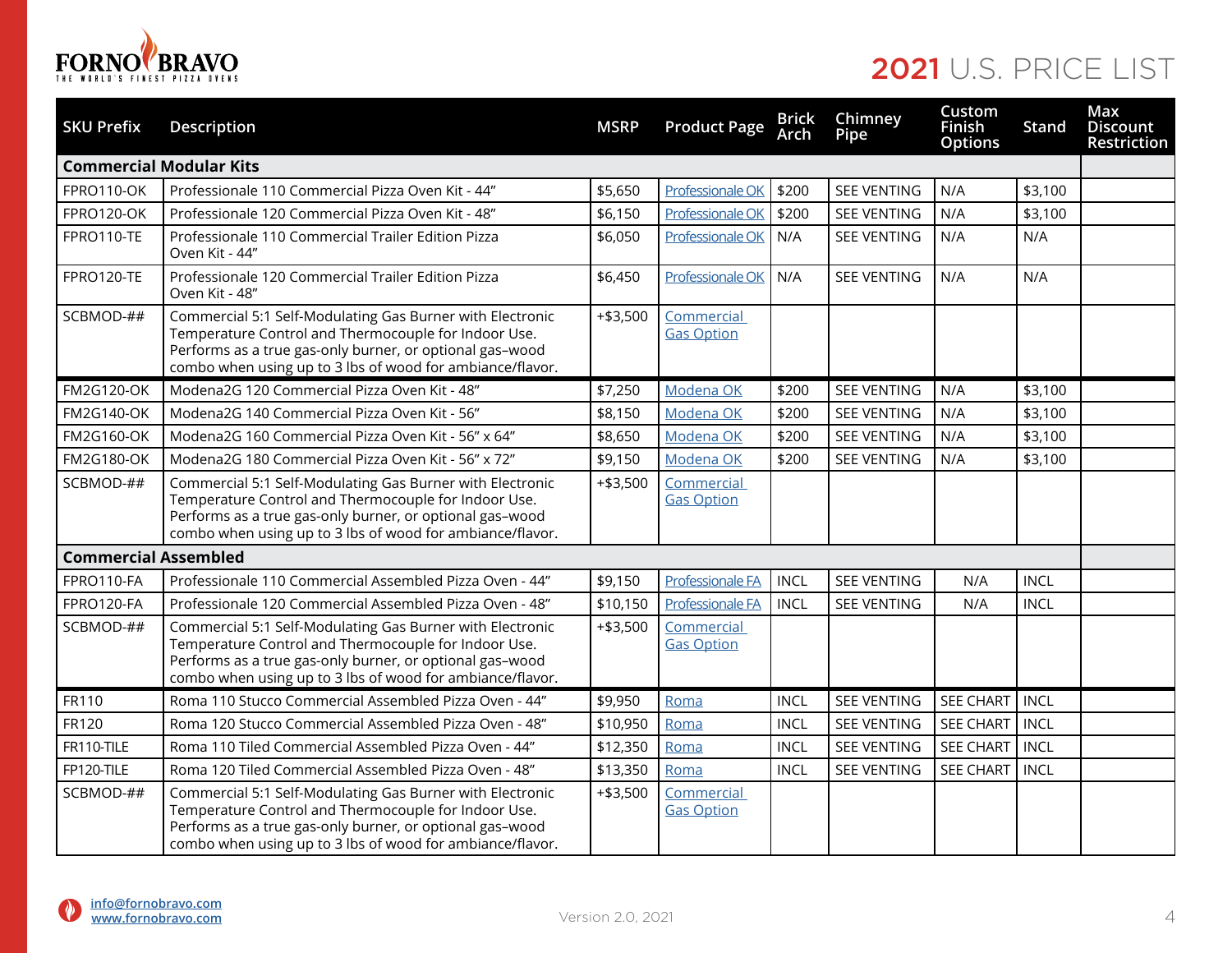

| <b>SKU Prefix</b>                                                              | <b>Description</b>                                                                                                                                                                                                                         | <b>MSRP</b> | <b>Product Page</b>             | <b>Brick</b><br>Arch | Chimney<br>Pipe      | Custom<br>Finish<br><b>Options</b> | Stand       | Max<br><b>Discount</b><br>Restriction |
|--------------------------------------------------------------------------------|--------------------------------------------------------------------------------------------------------------------------------------------------------------------------------------------------------------------------------------------|-------------|---------------------------------|----------------------|----------------------|------------------------------------|-------------|---------------------------------------|
| <b>FM2G120-FA</b>                                                              | Modena2G 120 Commercial Assembled Pizza Oven- 48"                                                                                                                                                                                          | \$11,450    | Modena FA                       | <b>INCL</b>          | <b>SEE VENTING</b>   | N/A                                | <b>INCL</b> |                                       |
| <b>FM2G140-FA</b>                                                              | Modena2G 140 Commercial Assembled Pizza Oven - 56"                                                                                                                                                                                         | \$12,450    | Modena FA                       | <b>INCL</b>          | <b>SEE VENTING</b>   | N/A                                | <b>INCL</b> |                                       |
| <b>FM2G160-FA</b>                                                              | Modena2G 160 Commercial Assembled Pizza Oven - 56" x 64"                                                                                                                                                                                   | \$12,950    | Modena FA                       | <b>INCL</b>          | <b>SEE VENTING</b>   | N/A                                | <b>INCL</b> |                                       |
| <b>FM2G180-FA</b>                                                              | Modena2G 180 Commercial Assembled Pizza Oven - 56" x 72"                                                                                                                                                                                   | \$13,450    | <b>Modena FA</b>                | <b>INCL</b>          | <b>SEE VENTING</b>   | N/A                                | <b>INCL</b> |                                       |
| SCBMOD-##                                                                      | Commercial 5:1 Self-Modulating Gas Burner with Electronic<br>Temperature Control and Thermocouple for Indoor Use.<br>Performs as a true gas-only burner, or optional gas-wood<br>combo when using up to 3 lbs of wood for ambiance/flavor. | $+ $3,500$  | Commercial<br><b>Gas Option</b> |                      |                      |                                    |             |                                       |
| <b>FN120-FA</b>                                                                | Napoli 120 Commercial Tiled Pizza Oven - 48"                                                                                                                                                                                               | \$15,450    | Napoli                          | \$200                | <b>SEE VENTING</b>   | <b>SEE CHART</b>                   | <b>INCL</b> |                                       |
| <b>FN140-FA</b>                                                                | Napoli 140 Commercial Tiled Pizza Oven - 56"                                                                                                                                                                                               | \$16,450    | Napoli                          | \$200                | <b>SEE VENTING</b>   | <b>SEE CHART</b>                   | <b>INCL</b> |                                       |
| SCBMOD-##                                                                      | Commercial 5:1 Self-Modulating Gas Burner with Electronic<br>Temperature Control and Thermocouple for Indoor Use.<br>Performs as a true gas-only burner, or optional gas-wood<br>combo when using up to 3 lbs of wood for ambiance/flavor. | $+ $3,500$  | Commercial<br><b>Gas Option</b> |                      |                      |                                    |             |                                       |
| <b>FVI100D</b>                                                                 | Viaggio 100 Mobile Drop-In Pizza Oven - 40"                                                                                                                                                                                                | \$8,450     | Viaggio                         | \$200                | <b>INCL</b>          | <b>SEE CHART</b>                   | N/A         |                                       |
| <b>FVI110D</b>                                                                 | Viaggio 110 Mobile Drop-In Pizza Oven - 44"                                                                                                                                                                                                | \$10,450    | Viaggio                         | \$200                | <b>INCL</b>          | <b>SEE CHART</b>                   | N/A         |                                       |
| <b>FVI120D</b>                                                                 | Viaggio 120 Mobile Drop-In Pizza Oven - 48"                                                                                                                                                                                                | \$11,450    | <b>Viaggio</b>                  | \$200                | <b>INCL</b>          | <b>SEE CHART</b>                   | N/A         |                                       |
| <b>Commercial Venting</b>                                                      |                                                                                                                                                                                                                                            |             |                                 |                      |                      |                                    |             |                                       |
| T <sub>1</sub> C                                                               | Type 1 Hood - Center Vent Ovens                                                                                                                                                                                                            | \$4,500     | <b>Type 1 Hood</b>              | N/A                  | <b>SOLD SEPARATE</b> | N/A                                | N/A         |                                       |
| T <sub>1F</sub>                                                                | Type 1 Hood - Front Vent Ovens                                                                                                                                                                                                             | \$4,500     | <b>Type 1 Hood</b>              | N/A                  | <b>SOLD SEPARATE</b> | N/A                                | N/A         |                                       |
| T1DCA                                                                          | Demand Control Auto-Start for T1F and T1C Hoods                                                                                                                                                                                            | \$1,050     | <b>Type 1 Hood</b>              | N/A                  | N/A                  | N/A                                | N/A         |                                       |
| T1LIGHT                                                                        | Light Fixture for T1F and T1C Hoods                                                                                                                                                                                                        | \$240       | <b>Type 1 Hood</b>              | N/A                  | N/A                  | N/A                                | N/A         |                                       |
| Additional Venting Supplies Available through Online Store or Customer Service |                                                                                                                                                                                                                                            |             |                                 |                      |                      |                                    |             |                                       |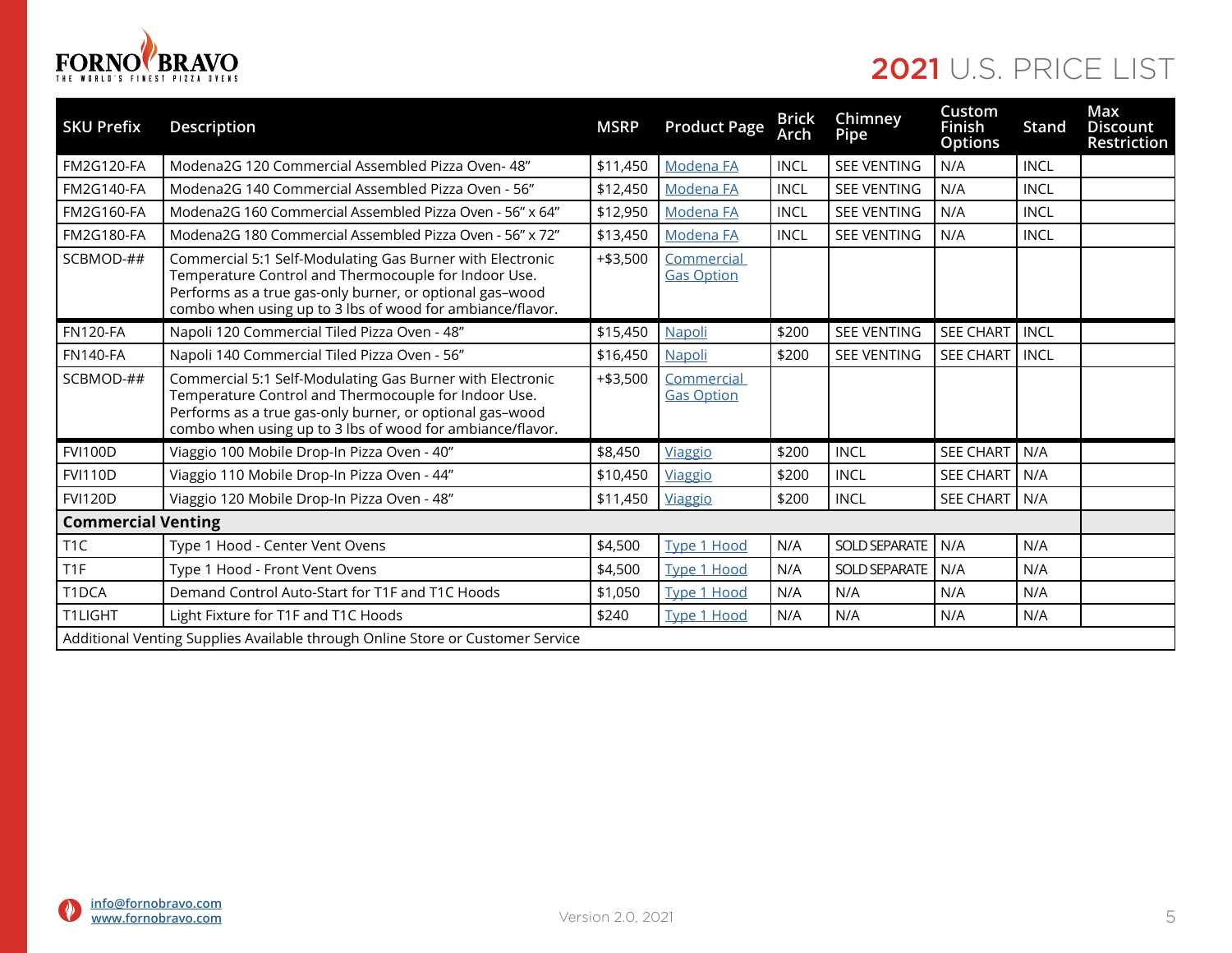

### MAX DISCOUNTS:

An "X" in the final column above (Max Discount Restriction) denotes that a product is subject to limitations on Dealer product discounts. These limitations will vary based on defined "Dealer Tiers" identified in their contractual Dealer Agreement. Due to lower price points and higher production costs on certain ovens, business reasons dictate that discounts on these items be restricted to a maximum amount, which may be lower than a Dealer's general discount level. Please review the "2019 Dealer Pricing Memo" for details, or consult with Forno Bravo Customer Support for additional clarification.

### **CUSTOM TILE OPTIONS**

|                                                                              | Napolino                    | Vesuvio                      | Napoli and Roma              |  |  |  |  |  |
|------------------------------------------------------------------------------|-----------------------------|------------------------------|------------------------------|--|--|--|--|--|
| <b>Standard Colors</b>                                                       | INCLUDED                    | INCLUDED                     | <b>INCLUDED</b>              |  |  |  |  |  |
| Extended Colors                                                              | \$249<br>\$149              |                              | \$299                        |  |  |  |  |  |
| Logo/Lettering                                                               | \$495 (Max Size 20"W x 8"H) | \$695 (Max Size 30"W x 15"H) | \$895 (Max Size 40"W x 20"H) |  |  |  |  |  |
| Fully Custom Finish<br><b>Get Design Quote</b>                               |                             |                              |                              |  |  |  |  |  |
| Please See Customization Pages Below for Full Descriptions of These Services |                             |                              |                              |  |  |  |  |  |

Napolino Tile Selection Guide: <https://www.fornobravo.com/PDF/napolino-tile-selection.pdf> Vesuvio Tile Selection Guide: <https://www.fornobravo.com/PDF/vesuvio-tile-selection.pdf> Napoli & Roma Tile Selection Guide:<https://www.fornobravo.com/PDF/napoli-roma-tile-selection.pdf>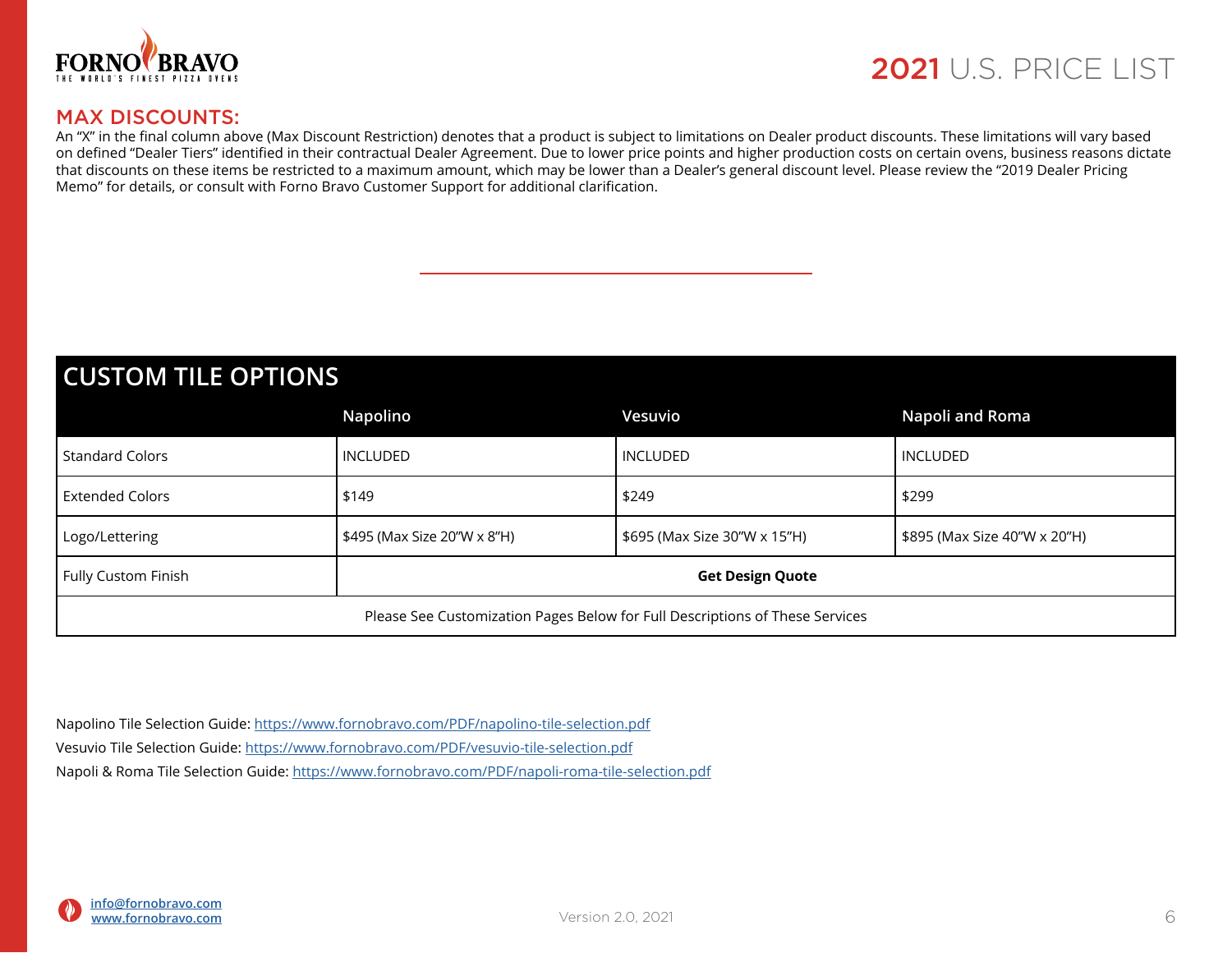

### CUSTOM FINISH OPTIONS

### RESIDENTIAL TILED OVENS

#### **Napolino**

*The Napolino is a compact, hand-tiled, wood fired oven in our Residential line.* 

#### **Standard Colors: + \$0**

Forno Bravo offers a choice of various standard patterns using the most popular colors from our glass tile. These standard primary and trim colors include: Snow White, Candy Apple Red, Black Coffee, Polo Blue, Pewter Gray, and Smoke Gray.

#### **Extended Colors: + \$149**

Wish to further personalize the look of your oven to your taste or décor? You can customize our standard patterns with several additional colors from our glass tile line. Popular choices include: Amber Gold, Marigold, Kiwi, Creampuff, and Whisper Blue. The additional cost covers the staff time to special order the tile, as well as laying out and confirming your design.

**Note:** Colors outside our standard & extended glass tile line will be quoted on a case by case basis.

#### **Add Logo / Letters - Max 20"W x 8"H: + \$495**

A Forno Bravo wood fired oven is a well-crafted, legacy piece that families enjoy for many years. Further customize your oven with a name or logo that celebrates your family or interests! Logos and letter combinations at this price point are limited to the above dimensions and 3 colors, due to the oven's smaller size. Forno Bravo staff will work with you to create, design, and confirm your order before tiling begins.

#### **Fully Custom Finishes: Get A Design Quote**

Looking to make your oven a true one-of-a-kind masterpiece with colors, patterns, or designs outside of the above options? We can help you find the perfect combination to match your style and vision! Because of the extensive variety of possible materials and designs, all fully custom tile work will be quoted separately, and must be approved by the customer before production.

#### **Vesuvio**

*The Vesuvio is the largest tiled oven in our Residential line. Gas or wood fired, it makes a beautiful statement in your outdoor kitchen or entertaining area.*

#### **Standard Colors: + \$0**

Forno Bravo offers a choice of various standard patterns using the most popular colors from our glass tile. These standard primary and trim colors include: Snow White, Candy Apple Red, Black Coffee, Polo Blue, Pewter Gray, and Smoke Gray.

#### **Extended Colors: + \$249**

Wish to further personalize the look of your oven to your taste or décor? You can customize our standard patterns with several additional colors from our glass tile line. Popular choices include: Amber Gold, Marigold, Kiwi, Creampuff, and Whisper Blue. The additional cost covers the staff time needed to assess and special order the larger quantity of tile, as well as the more extensive design and layout confirmation process required for the larger oven.

**Note:** Colors outside our standard & extended glass tile line will be quoted on a case by case basis.

#### **Add Logo / Letters - Max 30"W x 15"H: + \$695**

A Forno Bravo wood fired oven is a well-crafted, legacy piece that families use for many years. Further customize your oven with a name or logo that celebrates your family or interests! The Vesuvio's larger size allows for larger logo or text options. (See above size limits. Complex logos may need to be quoted separately.) Forno Bravo staff will work with you to create, design, and confirm your order before tiling begins.

#### **Fully Custom Finishes: Get Design Quote**

Looking to make your oven a true one-of-a-kind masterpiece with colors, patterns, or designs outside of the above options? We can help you find the perfect combination to match your style and vision! Because of the extensive variety of possible materials and designs, all fully custom tile work will be quoted separately and must be approved by the customer before production.